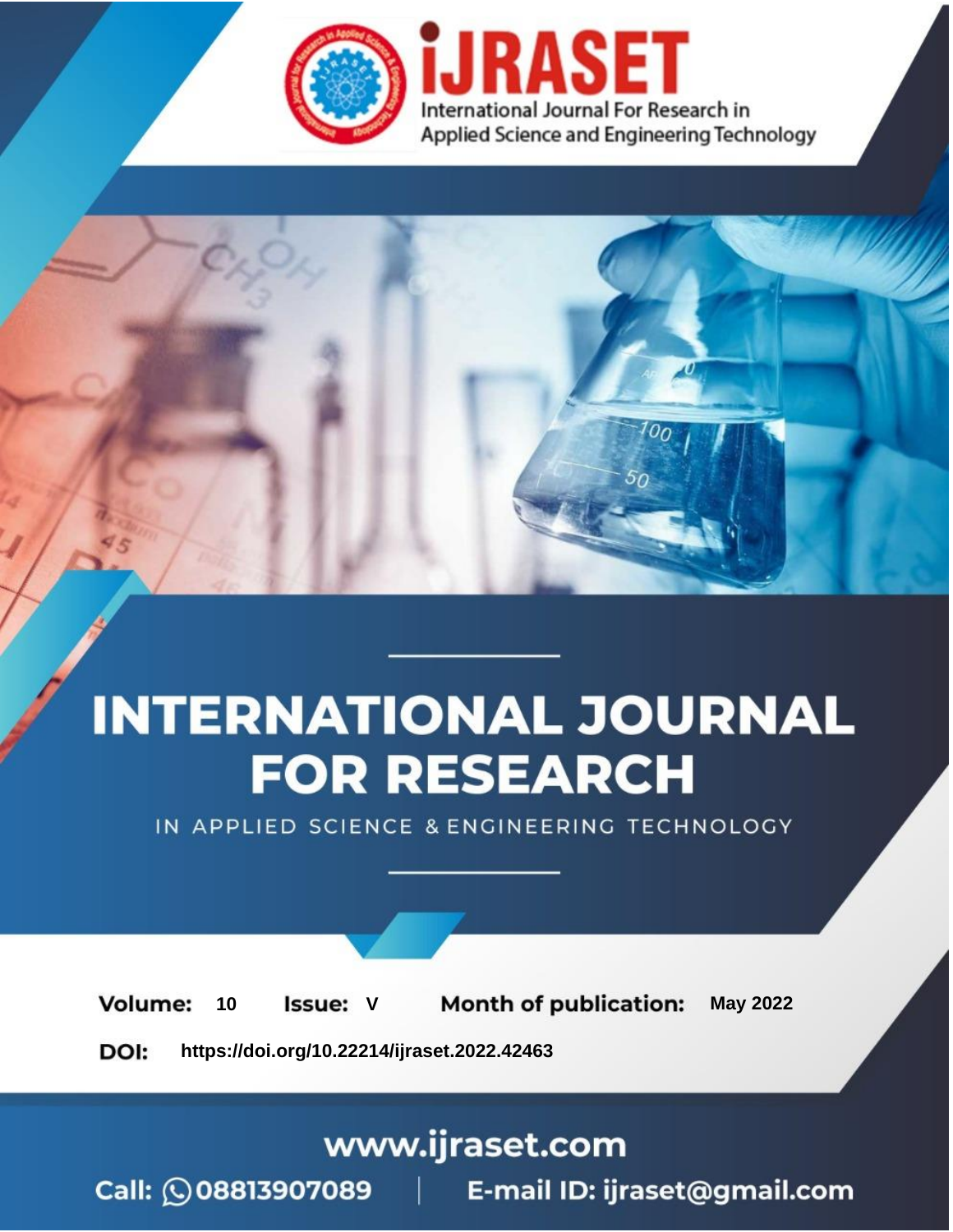

### **Wastewater Treatment Using Constructed Wetland System**

Prof. Saurabh. M. Sukhla<sup>1</sup>, Mr. Khatik Sufiyan Jameel<sup>2</sup>, Mr .Prasad Abhishek Ramesh<sup>3</sup>, Mr. Satpute Nikhil Bhairavnath<sup>4</sup>, Mr. Pawar Pravin Surendra<sup>5</sup>, Mr. Mitthe Mayur Ramnath<sup>6</sup>, Prof. Prashant. G. Chavan<sup>7</sup>, Prof. Pravin. S.  $Chavanke<sup>8</sup>$ 

> *<sup>7</sup>Head of Department, Department of civil Engineering, Guru Gobind Singh Polytechnic, Nashik 1, 8Lecturer, Department of civil Engineering, Guru Gobind Singh Polytechnic, Nashik 2, 3, 4, 5, 6 Students, Department of civil Engineering, Guru Gobind Singh Polytechnic, Nashik*

*Abstract: Natural wetland such as marshes ,swamps and bogs protect water quality . constructed or artificial wetland system mimic the treatment that occurs in natural wetlands by rellyilng on plants and a combination of naturally occurring biological , chemical and physical processes to remove pollutants from water . As of 1999,there were more than 500 constructed wetland in Europe and 600 in north America . constructed wetland are a less energy intensive and more environmentally sound way of treating waste water and conserving potable water . The first single family home constructed wetland in southern Nevada was completed Eighth years ago. A constructed wetland (CW) is an artificial wetland to treat sewage, greywater, stormwater runoff or industrial wastewater. It may also be designed for land reclamation after mining, or as a mitigation step for natural areas lost to land development constructed wetlands also act as a biofilter and/or can remove a range of pollutants (such as organic matter, nutrients, pathogens, heavy metals) from the water. Constructed wetlands are designed to remove water pollutants such as suspended solids, organic matter and nutrients (nitrogen and phosphorus).* 

#### **I. INTRODUCATION**

A constructed wetland (CW) is an artificial wetland to treat sewage, greywater, stormwater runoff or industrial wastewater. It may also be designed for land reclamation after mining, or as a mitigation step for natural areas lost to land development. Constructed wetlands are engineered systems that use the natural functions of vegetation, soil, and organisms to provide secondary treatment to wastewater. The design of the constructed wetland has to be adjusted according to the type of wastewater to be treated. Constructed wetlands have been used in both centralized and decentralized wastewater systems. Primary treatment is recommended when there is a large amount of suspended solids or soluble organic matter.

A VSB contains coarse substrate media such as gravel which the water travels through. The top of the water level is below the surface of the media and plant roots are allowed to grow in the coarse media. These wetlands remove contaminants by different means but the basic processes and mechanisms are the same for both.

Wastewater wetlands encompass many processes and mechanisms in the removal of contaminants. The basic three are physical, biological, and chemical removal processes. Physical processes are often used in primary treatment of traditional wastewater treatment systems. The processes are no different than in wetlands. Water that flows through wetlands moves rather slowly due to resistance from plant matter and a uniform sheet flow of water.

#### *A. Uses*

Constructed wetlands can be used to treat raw sewage, storm water, agricultural and industrial effluent. Constructed wetlands mimic the functions of natural wetlands to capture stormwater, reduce nutrient loads, and create diverse wildlife habitat. Constructed wetlands are used for wastewater treatment or for greywater treatment.

- *B. Advantage*
- *1)* Wetlands can be less expensive to build then other treatment options
- *2)* Utilization of natural process
- *3)* Simple construction (can be constructed with local material )
- *4)* Simple operation and maintenance
- *5)* Cost effectiveness (low construction and operations costs)
- *6)* Process stability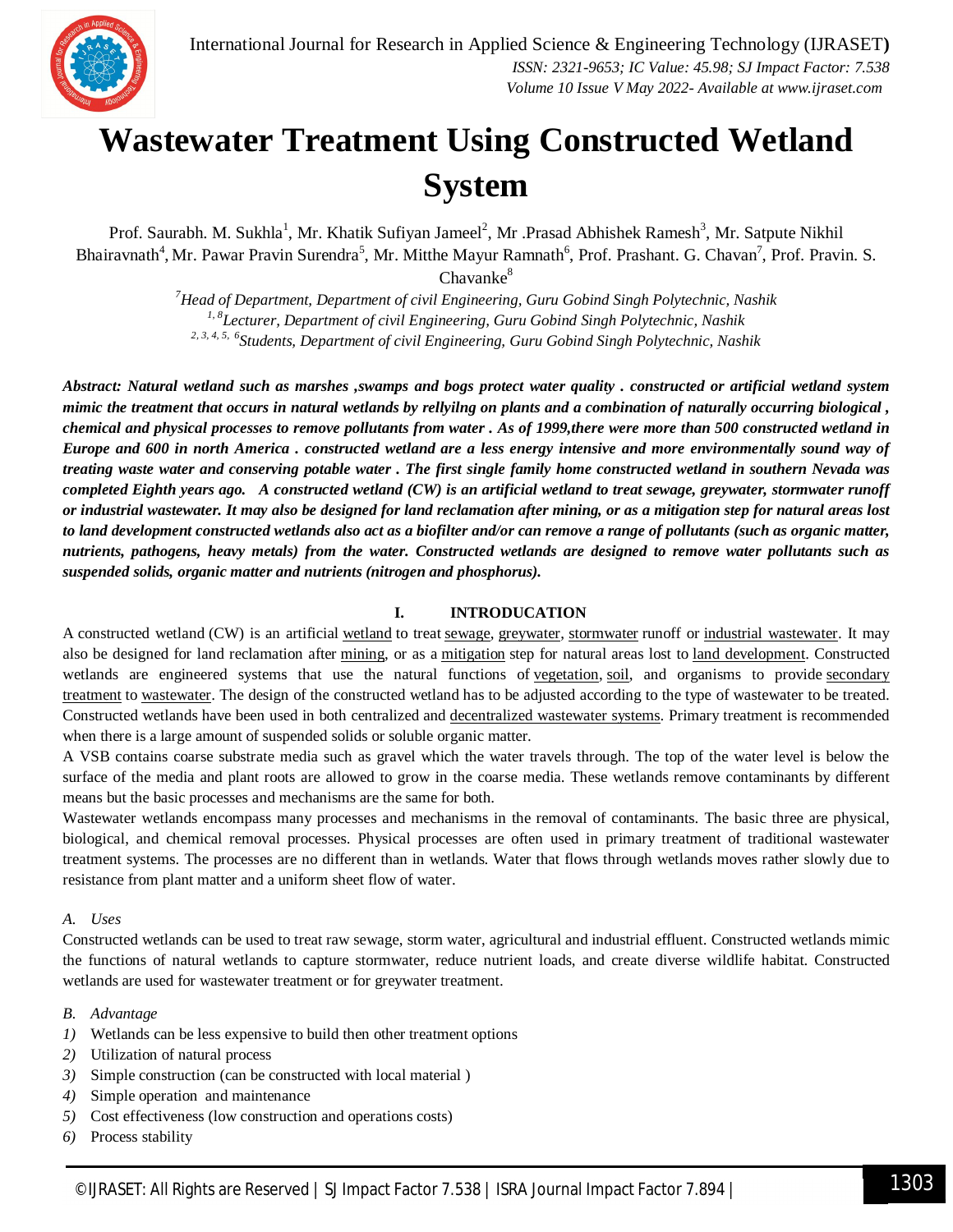

International Journal for Research in Applied Science & Engineering Technology (IJRASET**)**

 *ISSN: 2321-9653; IC Value: 45.98; SJ Impact Factor: 7.538 Volume 10 Issue V May 2022- Available at www.ijraset.com*

- *C. Limitations*
- *1)* Large area requirements
- *2)* Wetland treatment may be economical reletive to other options only where land is available and affordable
- *3)* Design criteria have yet to be developed for diffrent type of wastewater and climates.

#### **II. MATERAILS AND METHODOLOGY**

- *1)* In these exprimental setup a basin with different size an dimension will be used Rectangular basin of size 40 cm length , Breath 15 cm and height 30cm having suitable outlet .
- *2)* The vertical pipe will be placed above the basin for distribution of water. Plastic can will be use for the collection of treated of water
- *3)* Treated water sample will be collected and analysis in laboratory
- *4)* The angular horizontal sub surface flow constructed wetland will be prepare as follow: three layers of support bed is constructed wetland will be prepare with course aggregates sand and garden soil.
- *5)* Coarse aggregate 20 kg total weight will be use for making bottom layer of 10 cm height
- *6)* Selective healthy, small , young , locally available pant will be transplanted into the bed
- *7)* Thee rectangular basin with plant bed will be provided with 10 degree slope and kept and in the slanting position
- *8)* Inlet flow and outlet flow a wastewater will be adjusted to maintain hydraulic retention time ( HRT) of 7 days

Layer 1. Coarse aggregate

1 st layer: gravel stones size between >20mm & <40mm

Layer 2.Fine aggregate

2<sup>nd</sup> layer : sand

Layer 3. Soil

3 rd layer : soil

Red soil of which is locally available and suitable for plant growth is filled at the top layers.



#### *A. How Wetland Improve Water Quality*

The mechanisms that are available to improve water quality are therefore numerous and often interrelated. These mechanisms include:

- *1)* Settling of suspended particulate matter
- *2)* Filtration and chemical precipitation through contact of the water with the substrate and litter
- *3)* Chemical transformation
- *4)* Adsorption and ion exchange on the surfaces of plants, substrate, sediment, and litter
- *5)* Breakdown and transformation of pollutants by microorganisms and plants
- *6)* Uptake and transformation of nutrients by microorganisms and plants
- *7)* Predation and natural die-off of pathogens.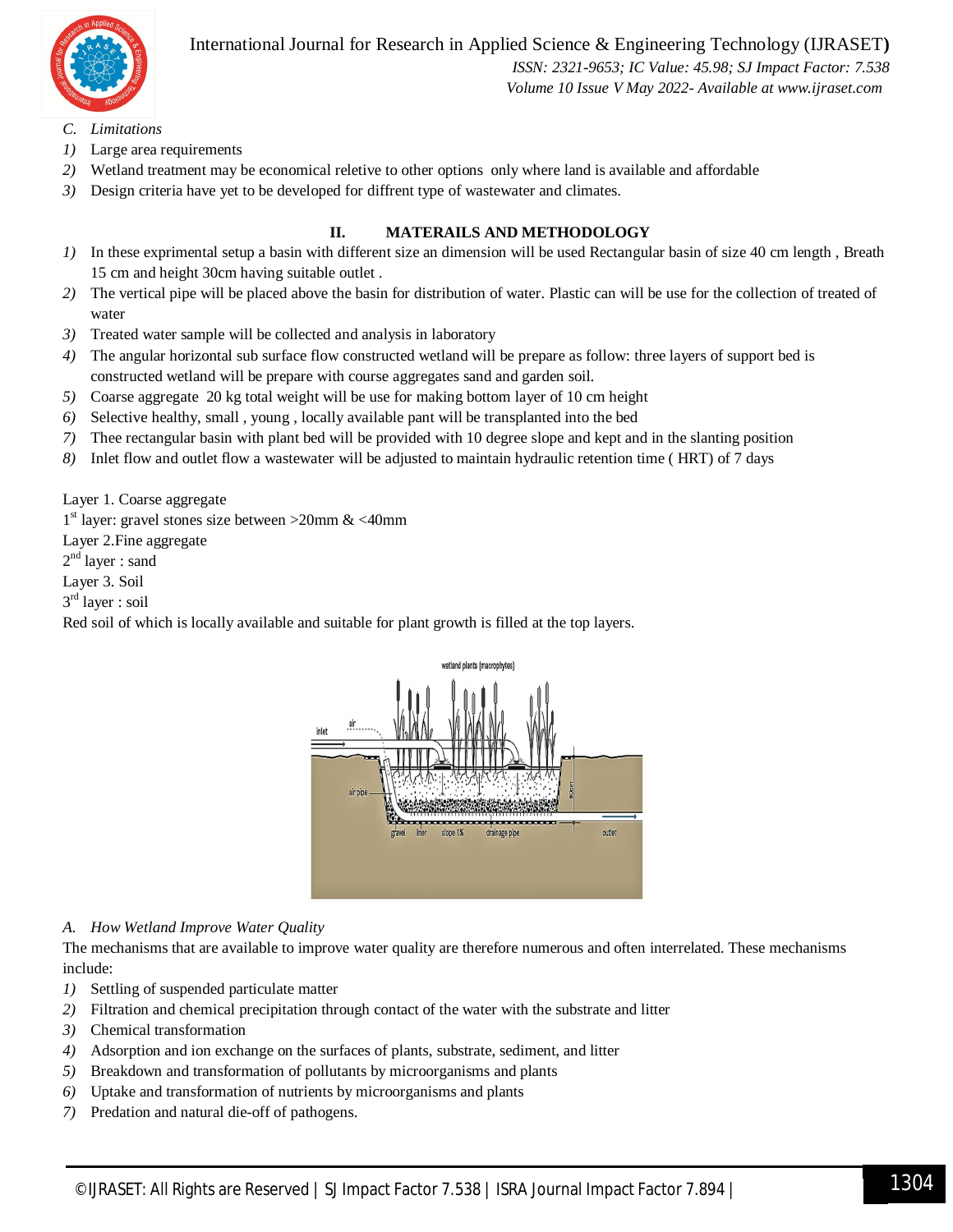International Journal for Research in Applied Science & Engineering Technology (IJRASET**)**



 *ISSN: 2321-9653; IC Value: 45.98; SJ Impact Factor: 7.538 Volume 10 Issue V May 2022- Available at www.ijraset.com*

#### **III. WETLAND OPERATION AND MAINTENANCE REQUIREMENTS**

Regular inspections of constructed wetlands must be undertaken to ensure their proper and continued function.

In practice, the maintenance frequency will be determined normally by site-specific needs. But maintenance operations should include:

- *1)* Checking inlet and outlet structures
- *2)* Checking weir settings
- *3)* Cleaning-off surfaces where solids and floatable substances have accumulated to an extent that they may block flows
- *4)* Removal of gross litter/solids
- *5)* Checking sediment accumulation levels (wetlands, sediment traps, infiltration trenches etc..)
- *6)* Bank erosion
- *7)* General maintenance of the appearance and status of the vegetation and any surrounding landscaped zones.

The operation and maintenance procedures connected with a constructed wetland are anticipated to include:

- *a)* Jetting/cleaning sediment traps, removal of sediment;
- *b)* Maintenance of the substrate and plants;
- *c)* Harvesting;
- *d)* Maintenance of water levels;
- *e)* Maintenance of nutrient levels;
- *f)* General structure maintenance; and
- *g)* Control of weed growth.

*A. Wetland Pollutant Removal Mechanisms and their Major Controlling Factors* 

| <b>Pollutant Removal</b>           | Pollutant                           |
|------------------------------------|-------------------------------------|
| Mechanism                          |                                     |
| Adsorption                         | Heavy metals, Dissolved nutrients,  |
|                                    | Synthetic organics                  |
| <b>Biofiltration and microbial</b> | BOD/COD, P, Hydrocarbons,           |
| decomposition                      | Synthetic                           |
|                                    | organics                            |
| Plant uptake and                   | P, N, Heavy metals, Hydrocarbons    |
| metabolism                         |                                     |
| Chemical precipitation             | Dissolved nutrients, heavy metals   |
| Ion exchange                       | Dissolved nutrients                 |
| Oxidation                          | COD, Hydrocarbons, Synthetic        |
|                                    | organics                            |
|                                    |                                     |
| Photolysis                         | As oxidation                        |
| Volatilisation and aerosol         | Volatile hydrocarbons, Synthetic    |
| formation                          | organics                            |
| Natural die-off                    | Bacteria/pathogens                  |
|                                    |                                     |
| Nitrification                      | $NH3-N$                             |
| Denitrification                    | NO3-N, NO2-N                        |
| Reduction                          | Sulphate (resultant sulphide can    |
|                                    | precipitate metal sulphides)        |
|                                    |                                     |
| Infiltration                       | Dissolved species (nutrients, heavy |
|                                    | metals, synthetic organics)         |
|                                    |                                     |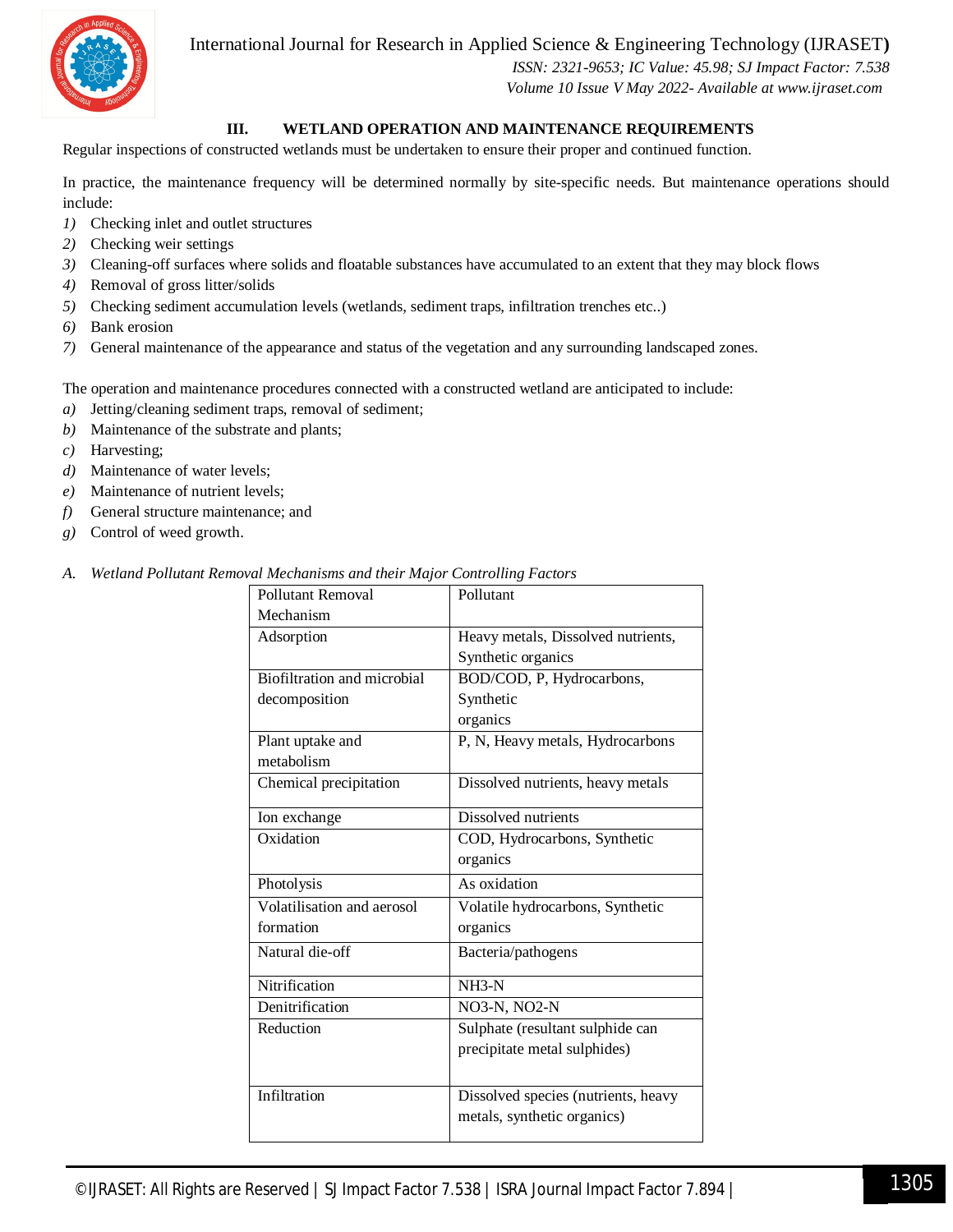

International Journal for Research in Applied Science & Engineering Technology (IJRASET**)**

 *ISSN: 2321-9653; IC Value: 45.98; SJ Impact Factor: 7.538 Volume 10 Issue V May 2022- Available at www.ijraset.com*

#### *B. Types of Plants used in Constructed Wetland*

Most of the things in the constructed wetland are the plant which we have done in this project which plays an important role in filtering the wastewater due to presence of wastewater in constructed wetland, there are more mosquitos and a plant also used drive away the mosquitos.

Such type of plant use in constructed wetland are: Arrow arum, Blue flag iris, Devil's ivy, marigolds, basil.

#### **IV. CONCLUSION**

- *1)* The result in the set colocasia esculenta reveal that the maximum pollution reduction efficiency was observe in 70% sewage concentration
- *2)* Angular horizontal sub surface flow constructed wetland through phytoremedition is an efficitive green technology for the treatment of sewage
- *3)* The proper selection of locally adaptive aquatic plants is more trust worthy and insured technology for better treatment of sewage in local environment

#### **REFERENCES**

- [1] https://en.m.wikipedia.org/wiki/Main\_Page
- [2] https://www.epa.gov › filesPDF
- [3] A Handbook of Constructed Wetlands US Environmental ...
- [4] https://sswm.info › sites › filesPDF CONSTRUCTED WETLANDS MANUAL SSWM.info